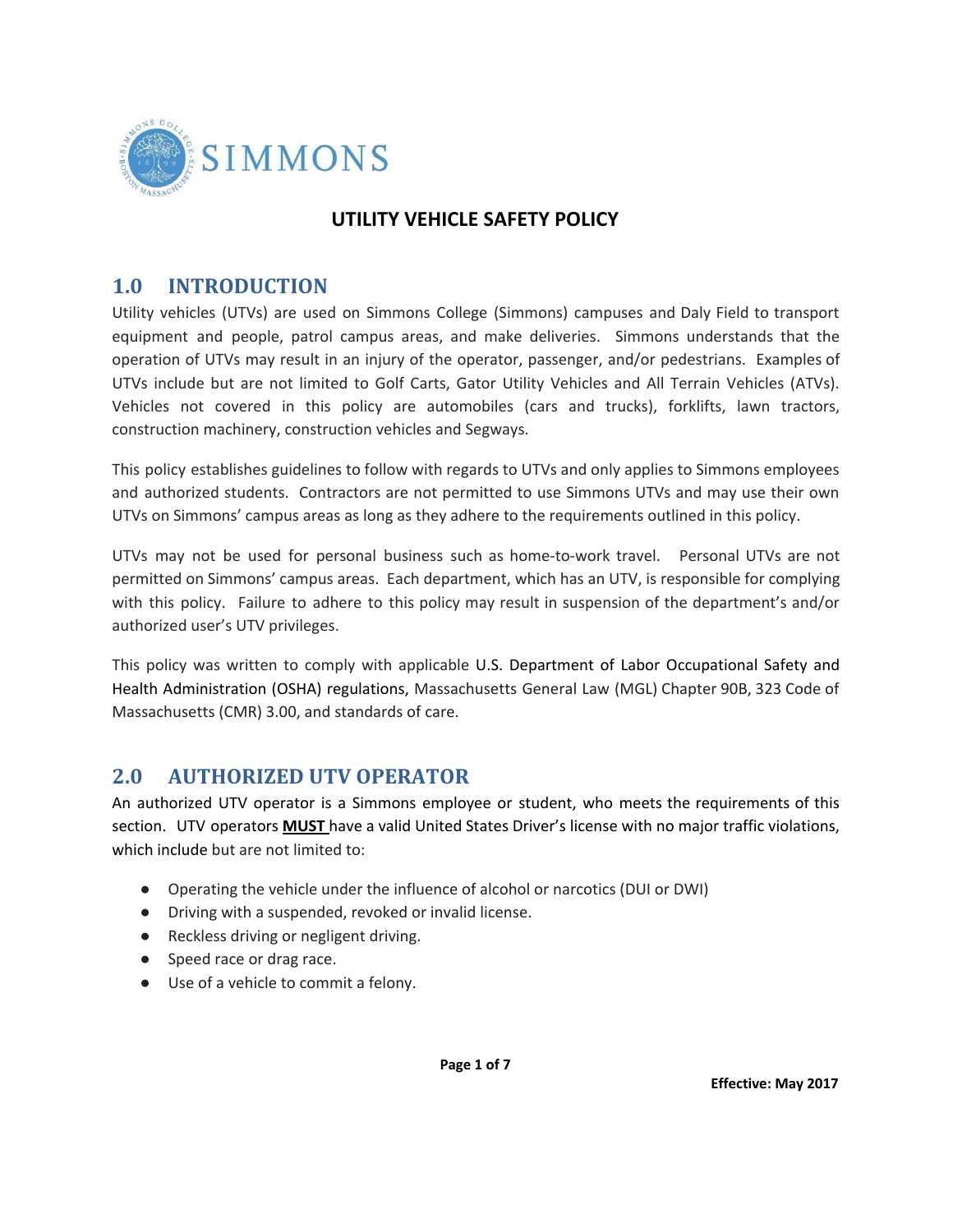

International driver's licenses ARE NOT acceptable. No one under the age of 18 will operate a UTV at Simmons.

## **3.0 ROLES AND RESPONSIBILITIES**

#### **3.1 Authorized UTV Operator**

Authorized UTV operator MUST:

- Adhere to this policy, as well as instructions/manual/training provided by the applicable UTV manufacturer.
- Agree to obey all motor vehicle traffic regulations while operating an UTV.
- Agree to operate Simmons' UTVs in a safe and responsible manner.
- Complete UTV Safety Training prior to UTV operation. See Section 5.0.
- Be employees or authorized students of Simmons.
- Be responsible for the security of the ignition keys during the time that the UTV is assigned to her/him.
- Complete the Pre-ride Safety Inspection Checklist prior to operating the UTV. Refer to Section 4.1 and Appendix A.
- Ensure transported passengers remain in seats designated for such use.
- Ensure the UTV passenger load does not exceed the passenger load limit and/or load capacity designated by the UTV manufacturer.
- Ensure passenger uses seat belt if it is provided on the UTV.

UTV operators are **PROHIBITED** from:

- Using mobile devices to text message, receive or respond to email, or access the Internet.
- Using mobile devices to talk on the phone.
- Smoking near or in UTVs.
- Using radio/audio headsets or ear buds when operating an UTV.
- Transporting hazardous materials (e.g., biological materials, hazardous chemicals, radiological materials) in UTVs.
- Parking in fire lanes, landscaped areas, handicap parking, reserved parking, within 20 feet of the main entrance/exit of any building in any manner that would impede normal flow of pedestrian traffic, and on sidewalks or ramps that would impede or block student traffic and handicap accessibility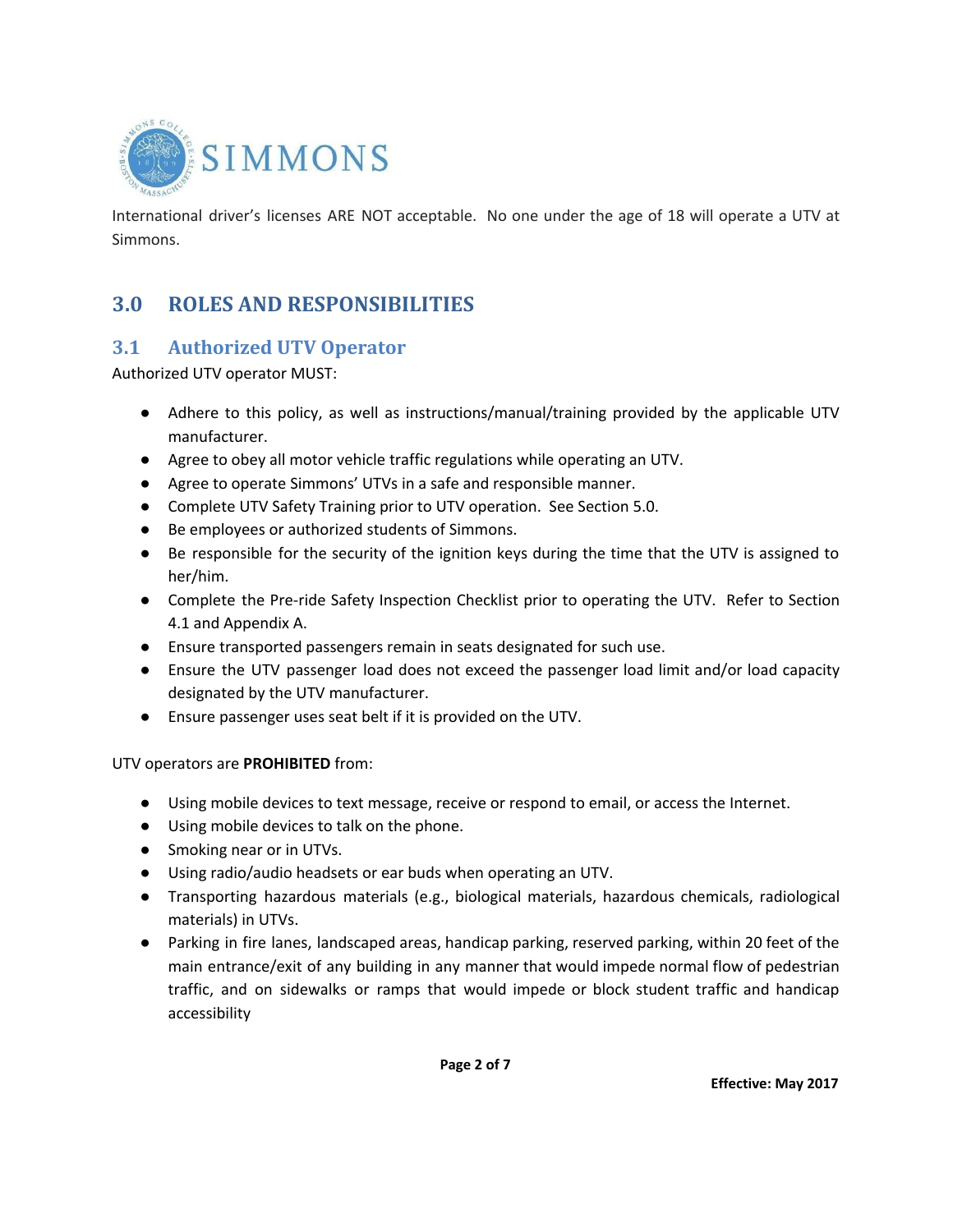

Simmons' employees and authorized students will only operated the UTVs assigned to their department(s).

#### **3.2 Department Supervisor or Head**

Department supervisors/heads will assure that each employee and authorized student, who operates an UTV, is trained on this policy, meets the Authorized UTV Operator requirements, and attends the appropriate training as outlined in Section 5.0. (S)he is also responsible for:

- Obtaining a signed copy of the Utility Vehicle Safety Policy Acknowledgement Form from each employee and authorized student in their department, who operates a UTV. See Appendix B.
- Attesting to the employee's and authorized student's knowledge and understanding of this policy via the Utility Vehicle Safety Policy Acknowledgement Form.
- Developing a method to secure their UTV's keys to ensure that they are not misplaced, misused, or lost (e.g., sign-out log, secured locked box).
- Obtaining a copy of the Authorized User's valid driver's license.
- Maintaining the UTV Pre-ride Safety Inspection Checklists and UTV training records for their department.

#### **3.3 Passengers**

All passengers must:

- Be in seats designated for such use. No passengers are allowed to be transported in the bed or on the sides of the UTV with the exception of the transport of an injured person secured on a backboard. **ONLY THE ALLOTTED AMOUNT OF PASSENGERS SHOULD OCCUPY A UTV AT ANY TIME.**
- Keep their head, legs, and arms within the cab at all times while moving.
- Wear a seatbelt if UTV is equipped with one.

## **4.0 PROCEDURES**

## **4.1 Pre-ride Safety Inspection Checklist**

Prior to each use, the Authorized UTV Operator will be required to conduct a Pre-ride Safety Inspection Checklist. The checklist is provided in Appendix A. Completed checklists will be retained for a period of three years by the department using the UTV.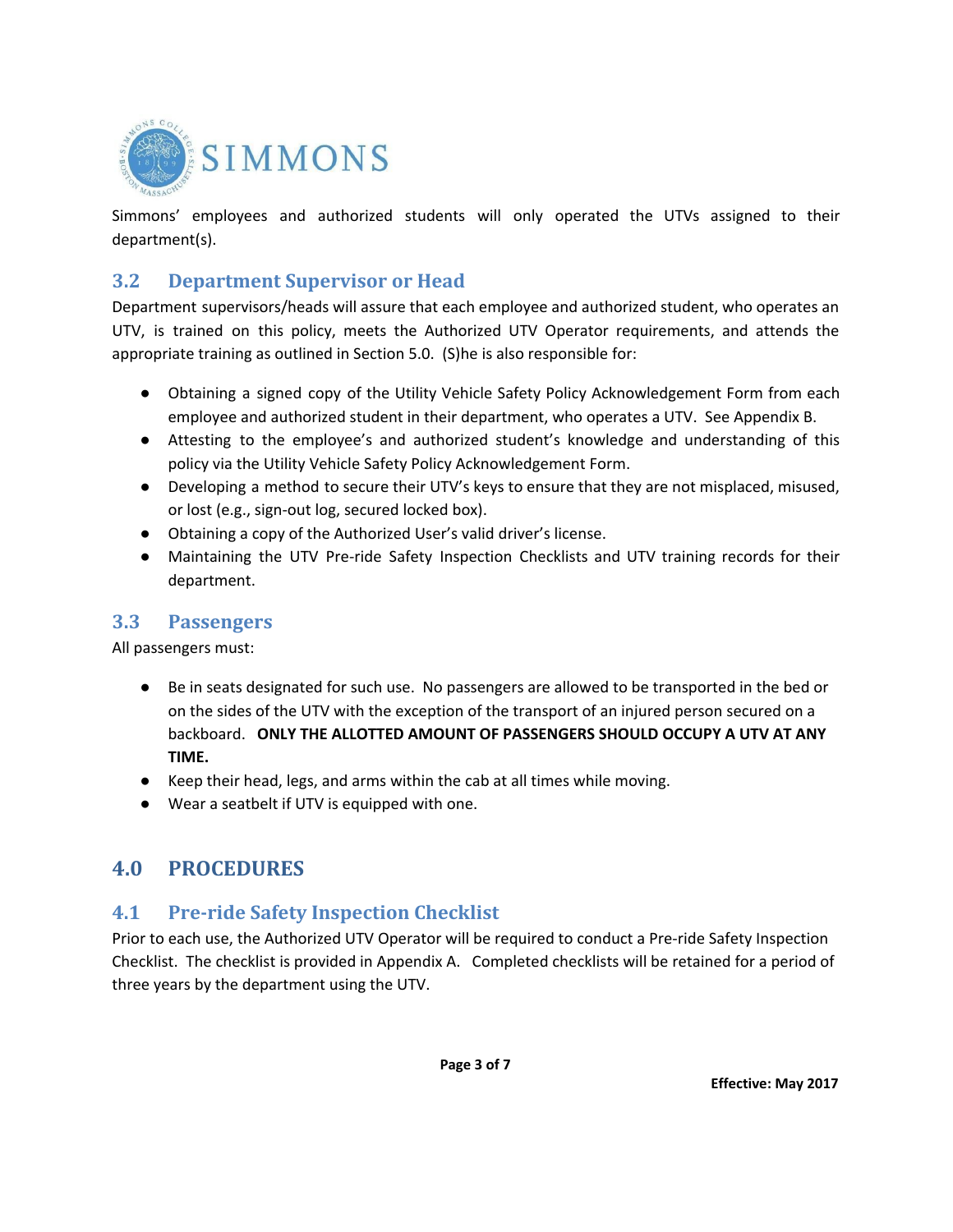

### **4.2 Defensive Driving**

Due the size of UTVs, operators must drive defensively. This includes:

- Stop at all "blind intersections" and then proceed with caution.
- Yield the right of way to pedestrians.
- Cross roadways at right angles at intersections.
- Ensure other drivers have seen the UTV prior to progressing. UTV operators must not assume that motor vehicle drivers give "right of way".
- Verify safety prior to all turns. Operators must look over the shoulder in the direction of travel prior to the turn to check for motor vehicles, pedestrians, and bicyclists.

#### **4.3 Off Road Operation**

When UTVs are operated off of roadways, operators must:

- Be aware of pedestrians and bicyclists;
- Avoid slopes if possible. When traveling on slopes, go up and down not sideways;
- Watch for uneven surfaces, drop offs, and overhead clearances obstructions; and
- Use curb cuts as a means of navigating from roadways to sidewalks or sidewalks to sidewalks. Jumping curbs can cause damage to the UTV and compromise vehicle control.

#### **4.4 Driving Safety**

UTVs must be operated in compliance with the manufacturer's instructions and warnings, and driven at a safe speed given the operating conditions.

- Excessive speed requires a greater stopping distance and may cause tips over on corners.
- On a roadway, maintain a safe distance behind other vehicles.
- On a bike path, do not exceed the speed of bicyclists.
- On a sidewalk, do not exceed the speed of pedestrians.
- When approaching pedestrians, use extreme caution and give pedestrians the right of way.
- Sidewalks and pedestrian or bicycle pathways must not be blocked when parking or stopping.
- When leaving a UTV unattended, the vehicle must be taken out of gear, ignition must be turned off and parking brake applied. Remove and secure the vehicle ignition key from unauthorized use.

#### **4.5 Personal Protective Equipment**

Personal protective equipment is strongly recommended when operating UTVs. The potential rollover

**Page 4 of 7**

**Effective: May 2017**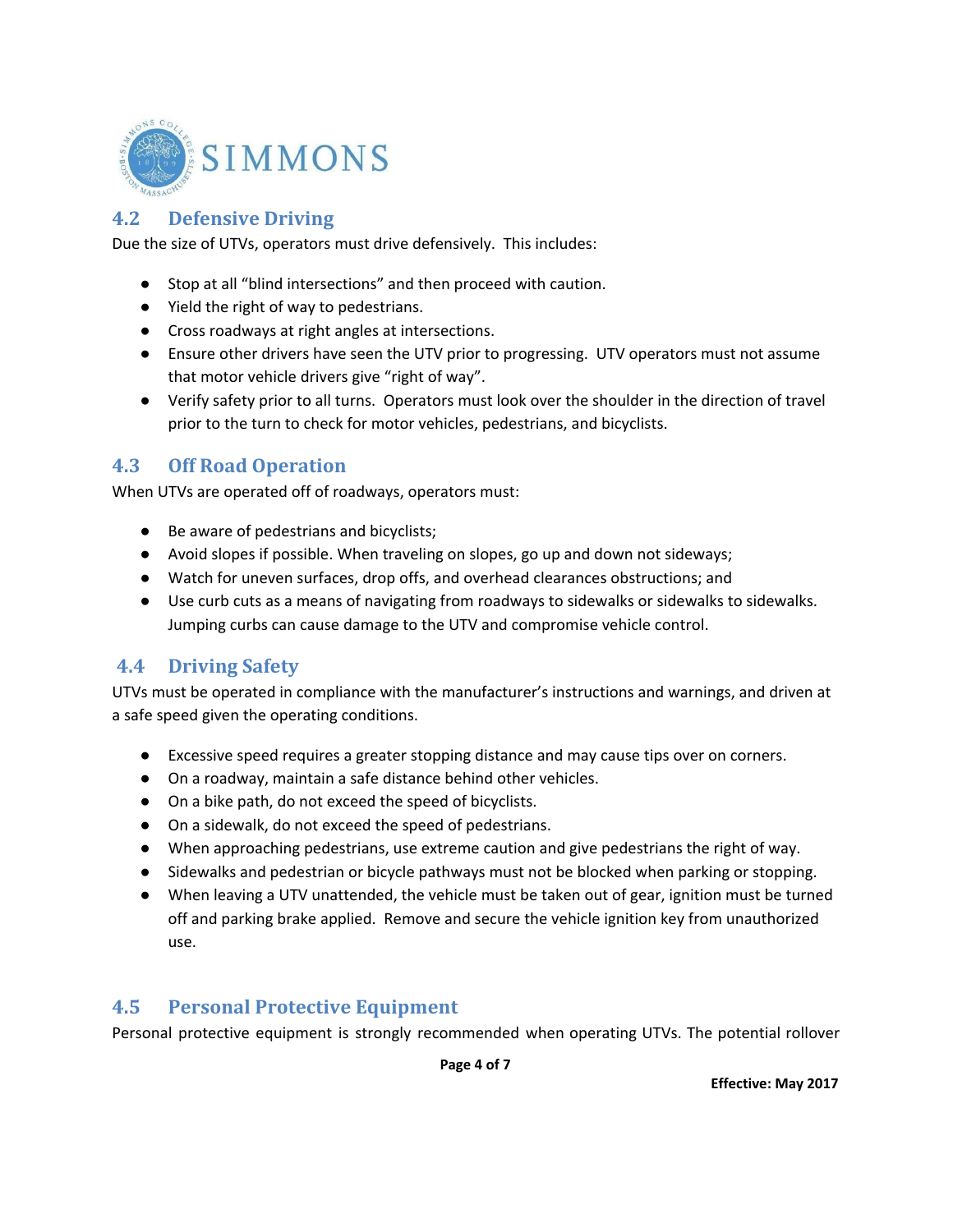

hazards require the use of a Department of Transportation (DOT)-approved helmet. In addition to helmets, boots, gloves, and goggles should also be worn.

#### **5.0 TRAINING**

Training is required every two years unless an accident warrants additional training. Section 6.0 defines accident.

#### **5.1 Instructor Qualifications**

If the training will be conducted in a classroom, then the instructor will conduct the course safely, ensuring that are reviewed during this training. Before teaching the course, the instructor must complete the ATV Safety Institute's (ASI) Rider Course Instructor Certification or another "train the trainer" course provided by other agencies or certifying organizations. The trainer must provide this training certificate to the department requesting the in-person training.

#### **5.2 Content**

The training must review the applicable OSHA regulations, MGL Chapter 90B, 323 CMR 3.00, standards of care, and the manufacturer's safety training for the UTV.

#### **5.3 Documentation**

Training must be documented using a sign-in form. The department using the UTV will be responsible for maintaining the training documents.

## **6.0 ACCIDENT REPORTING**

An accident is defined as any incident involving an UTV that results in bodily injury, property damage, and/or vehicular damage. In case of an accident, UTV operators must:

- Immediately report the accident to their supervisor and Simmons' Public Safety.
- Complete an Incident Report form and an Incident Investigation form.
- If injured person is a Simmons' employee, report the accident to the Talent and Human Capital Strategy Department.
- If injured person is a Simmons' student, report the accident to Simmons' Health Services.
- If property is damaged, report the accident to Simmons' Buildings and Grounds Department.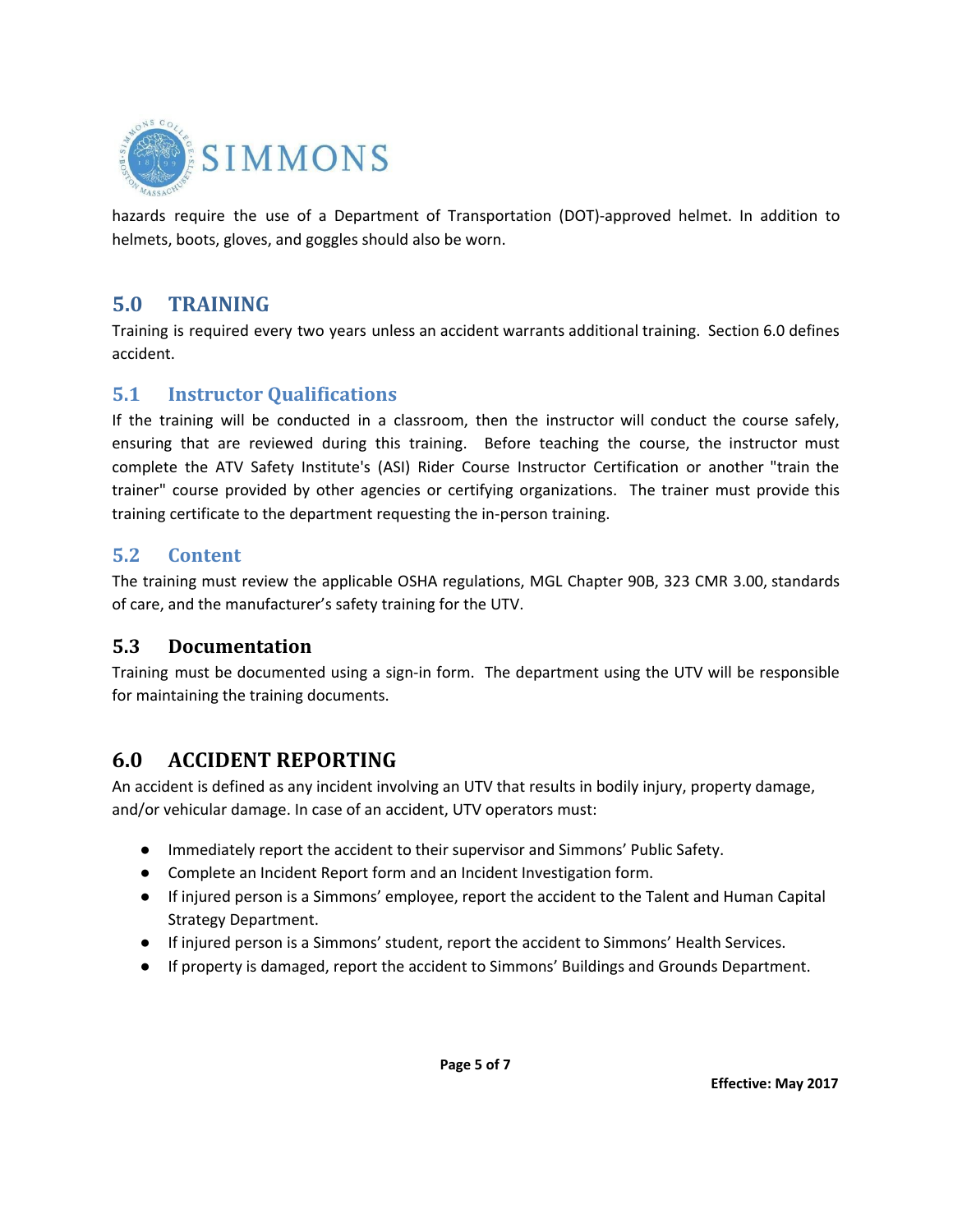

# **7.0 REFERENCES**

The following references were used to develop this policy.

- University of [Minnesota](https://policy.umn.edu/finance/vehicles-appe) Standards and Safe Operation of Utility Vehicles
- University of Missouri Guidelines for Safe Operation of Golf [Carts/Utility](https://ehs.missouri.edu/work/golfcart.html) Vehicles
- [University](http://www.utdallas.edu/safety/download/Golf_Cart_Utility_Vehicle_Policy.pdf) of Texas at Dallas Golf Cart Utility Vehicle Policy
- U.S. Army Corps of Engineers Safety [Inspection](http://www.usace.army.mil/Portals/2/docs/Safety/CESO%20Checklist%2018-03%20Utility%20Vehicles%20Checklist.pdf) Checklist Utility Vehicles
- ASI's [Webpage](http://www.atvsafety.org/)
- OSHA's Hazards [Associated](https://www.osha.gov/dts/shib/shib080306.html) with All-Terrain Vehicles in the Workplace
- Amherst [College's](https://www.amherst.edu/offices/enviro_health_safety/vehicle-safety/johndeere_gators/node/31683) John Deere Gator Safety Policy

**Page 6 of 7**